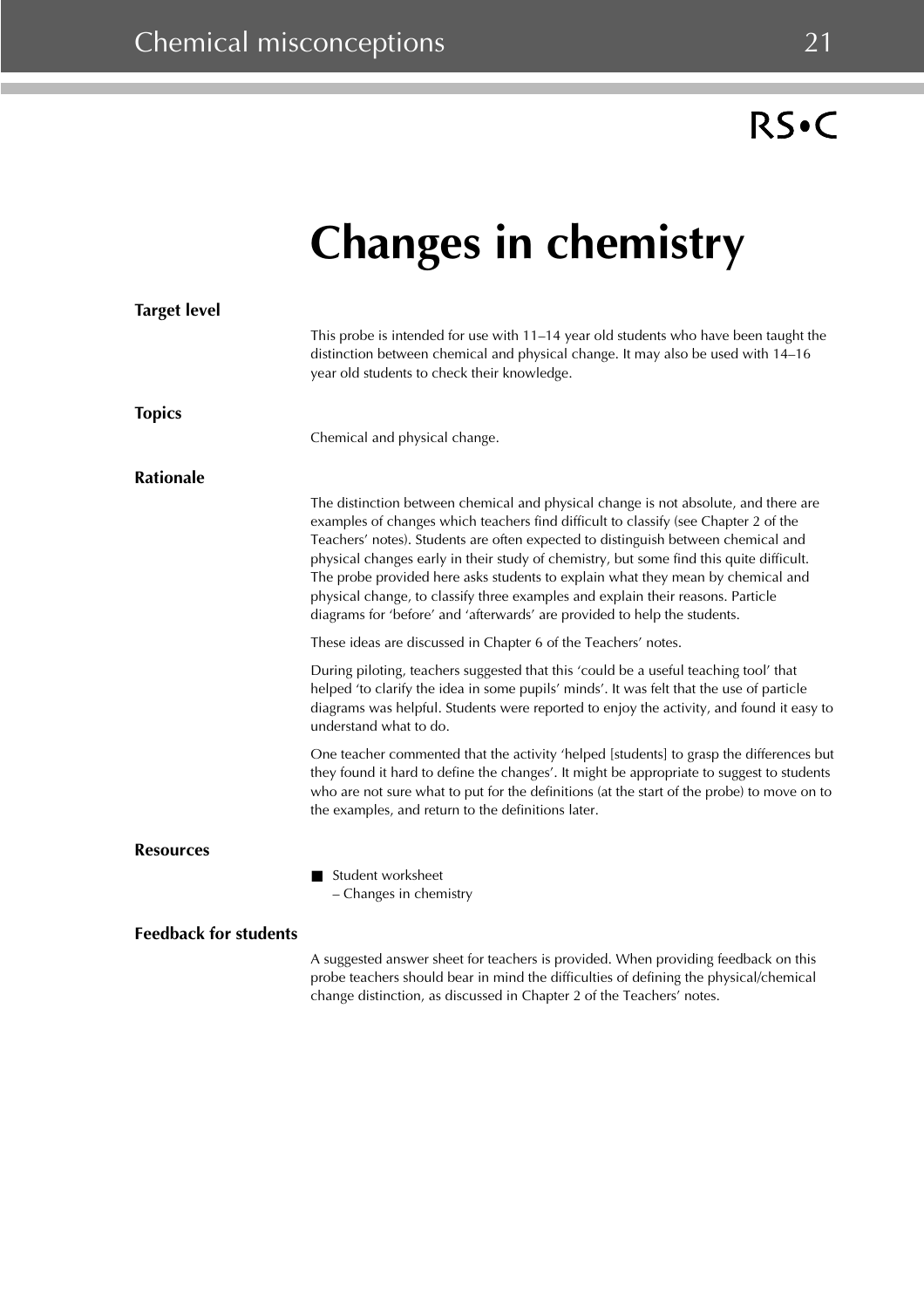### RS.C

## **Changes in chemistry – answers**

Alternative reasons that may be accepted are given in parentheses

#### **1. A physical change is a change where no new substance is produced.**

(….a change that does not involve the breaking/forming of strong chemical bonds.)

(…..a change where molecules/ions etc are rearranged, but not changed.)

#### **2. A chemical change is a change where a new substance is produced.**

(…..a change that involves the breaking/forming of strong chemical bonds.)

(…..a change where new molecules/ions etc are formed.)

#### **3. Physical change:**

No new substance is produced (the same molecules are present before and after the change) (the change may readily be reversed) (the energy change involved is modest)

#### **4. Chemical change:**

A new substance is formed

(strong chemical bonds are broken – *eg* in the oxygen molecules - and new chemical bonds are formed in the metal oxide)

(different particles are present after the change - oxide ions rather than oxygen molecules)

(this change is not easily reversed)

(a great deal of energy is often given out in this change)

#### **5. Physical change:**

No new substance is formed (NB the solution is not a pure substance, but a mixture)

(the same particles are present after the change as before)

(this reaction is readily reversed – by evaporation)

(the energy change for dissolving is minimal)

Note, however, that the ionic bonds in the lattice have been disrupted, which may suggest dissolving could be considered as a chemical change.

**Note:** Energy changes are not the best way to characterize these changes.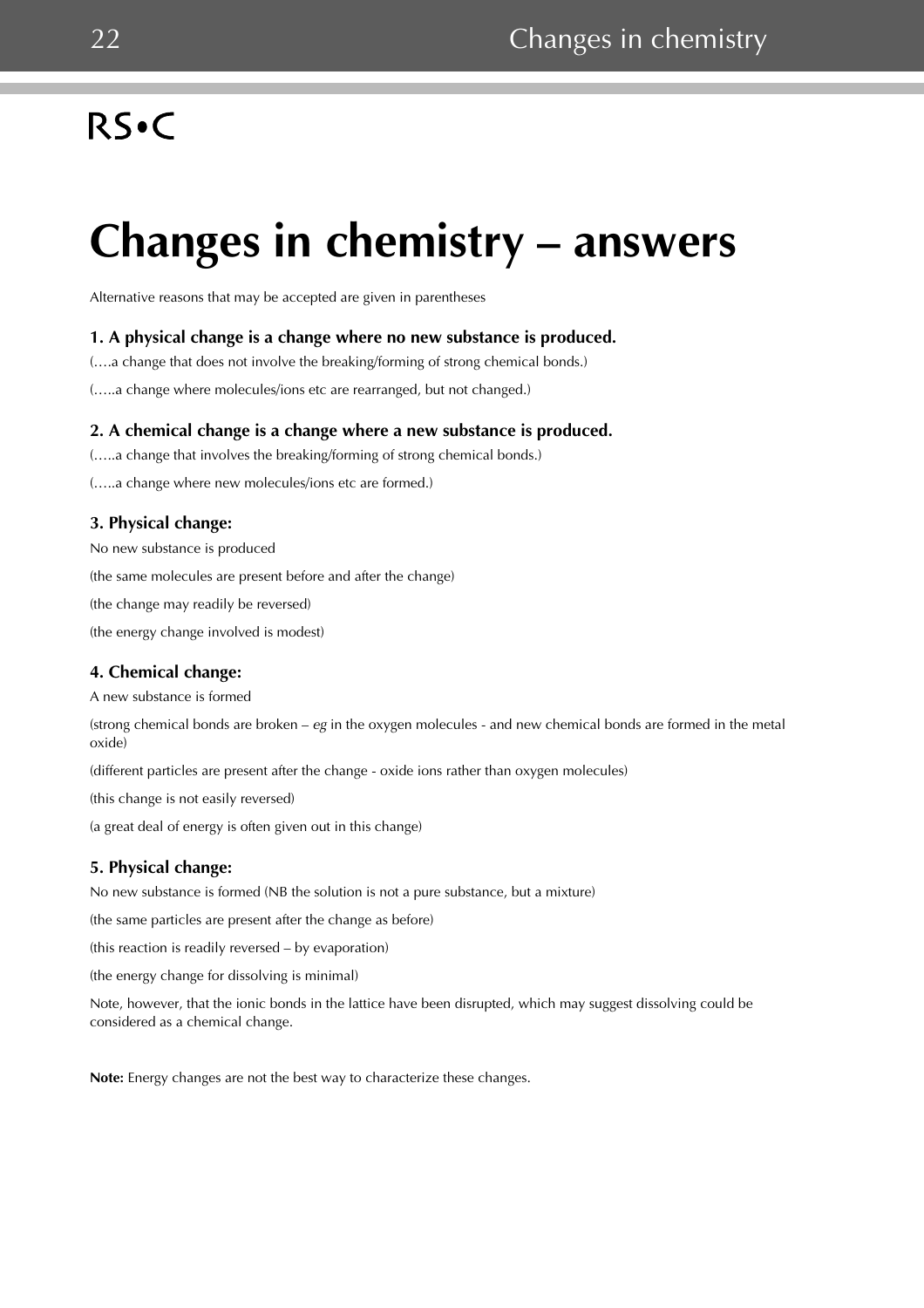# **Changes in chemistry**

In science we describe the changes that occur to substances as either physical changes or chemical changes. Explain what you think these terms mean:

 $\Box$  $\overline{\phantom{a}}$  , and the contribution of the contribution of the contribution of the contribution of the contribution of the contribution of the contribution of the contribution of the contribution of the contribution of the  $\overline{\phantom{a}}$  , and the contribution of the contribution of the contribution of the contribution of the contribution of the contribution of the contribution of the contribution of the contribution of the contribution of the

 $\overline{\phantom{a}}$  , and the contribution of the contribution of the contribution of the contribution of the contribution of the contribution of the contribution of the contribution of the contribution of the contribution of the  $\overline{\phantom{a}}$  , and the contribution of the contribution of the contribution of the contribution of the contribution of the contribution of the contribution of the contribution of the contribution of the contribution of the  $\overline{\phantom{a}}$  , and the contribution of the contribution of the contribution of the contribution of the contribution of the contribution of the contribution of the contribution of the contribution of the contribution of the

#### **1. A physical change is**

#### **2. A chemical change is**

Below and over the page you will find three examples of substances being changed. The diagrams show some of the molecules or other particles before and after the change. For each example:

- decide whether the change is physical or chemical, and
- try to explain your reasons.

#### **3. Some very cold liquid nitrogen is cooled even further, until it freezes:**



 $\Box$  $\Box$  $\overline{\phantom{a}}$  , and the contribution of the contribution of the contribution of the contribution of the contribution of the contribution of the contribution of the contribution of the contribution of the contribution of the

before and a structure of the structure of the structure of the structure of the structure of the structure of the structure of the structure of the structure of the structure of the structure of the structure of the struc

This is a \_\_\_\_\_\_\_\_\_\_\_\_\_\_\_\_\_\_\_\_\_\_\_\_ change because